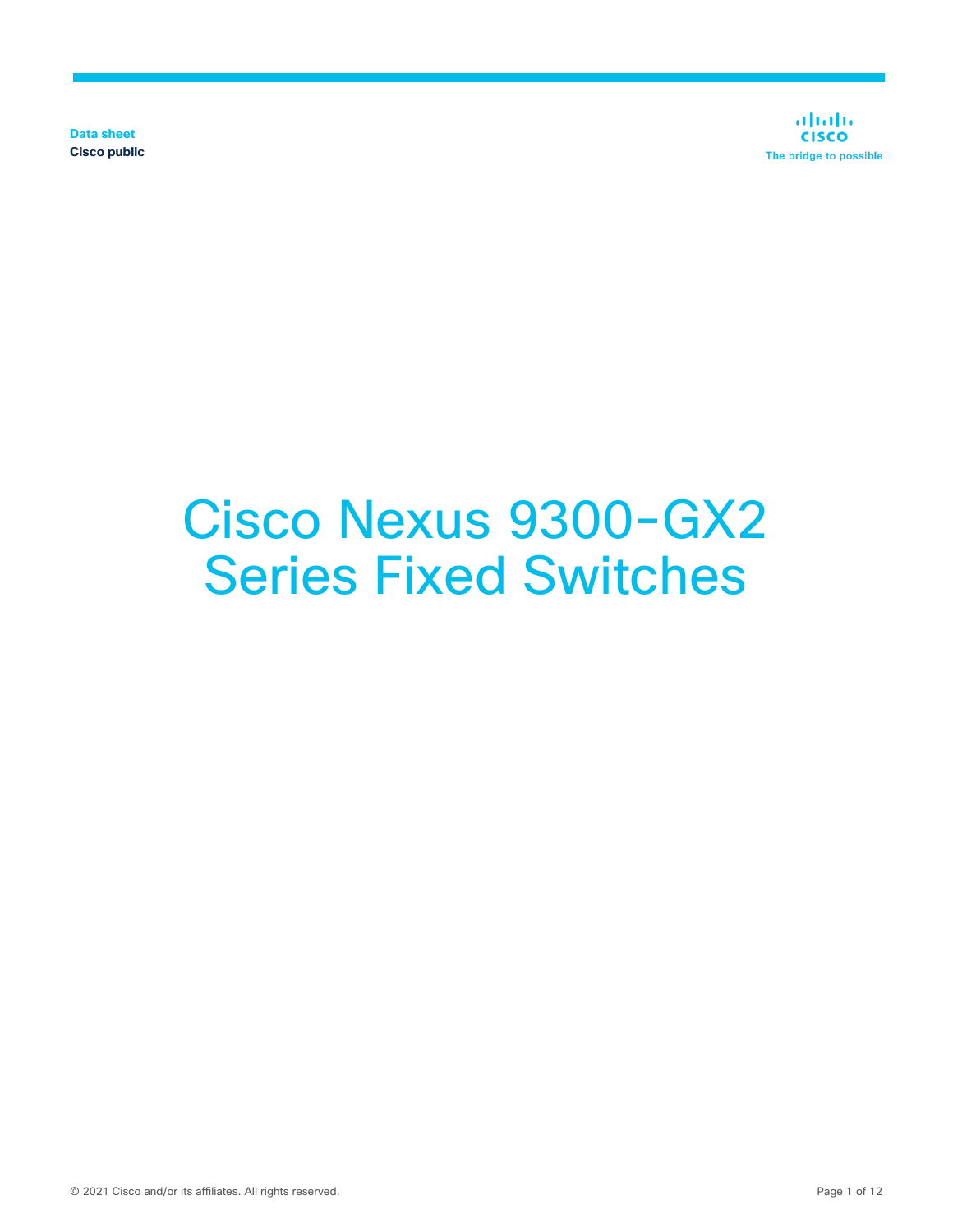## **Contents**

| <b>Product highlights</b>          | 3              |
|------------------------------------|----------------|
| Switch model                       | 3              |
| <b>Features and benefits</b>       | 4              |
| <b>Specifications</b>              | 6              |
| Performance and scalability        | $\overline{7}$ |
| Regulatory standards compliance    | 9              |
| Supported optics pluggable         | 9              |
| Software licensing                 | 9              |
| Ordering information               | 10             |
| Warranty                           | 11             |
| Cisco environmental sustainability | 11             |
| Service and support                | 12             |
| <b>Cisco Capital</b>               | 12             |
| For more information               | 12             |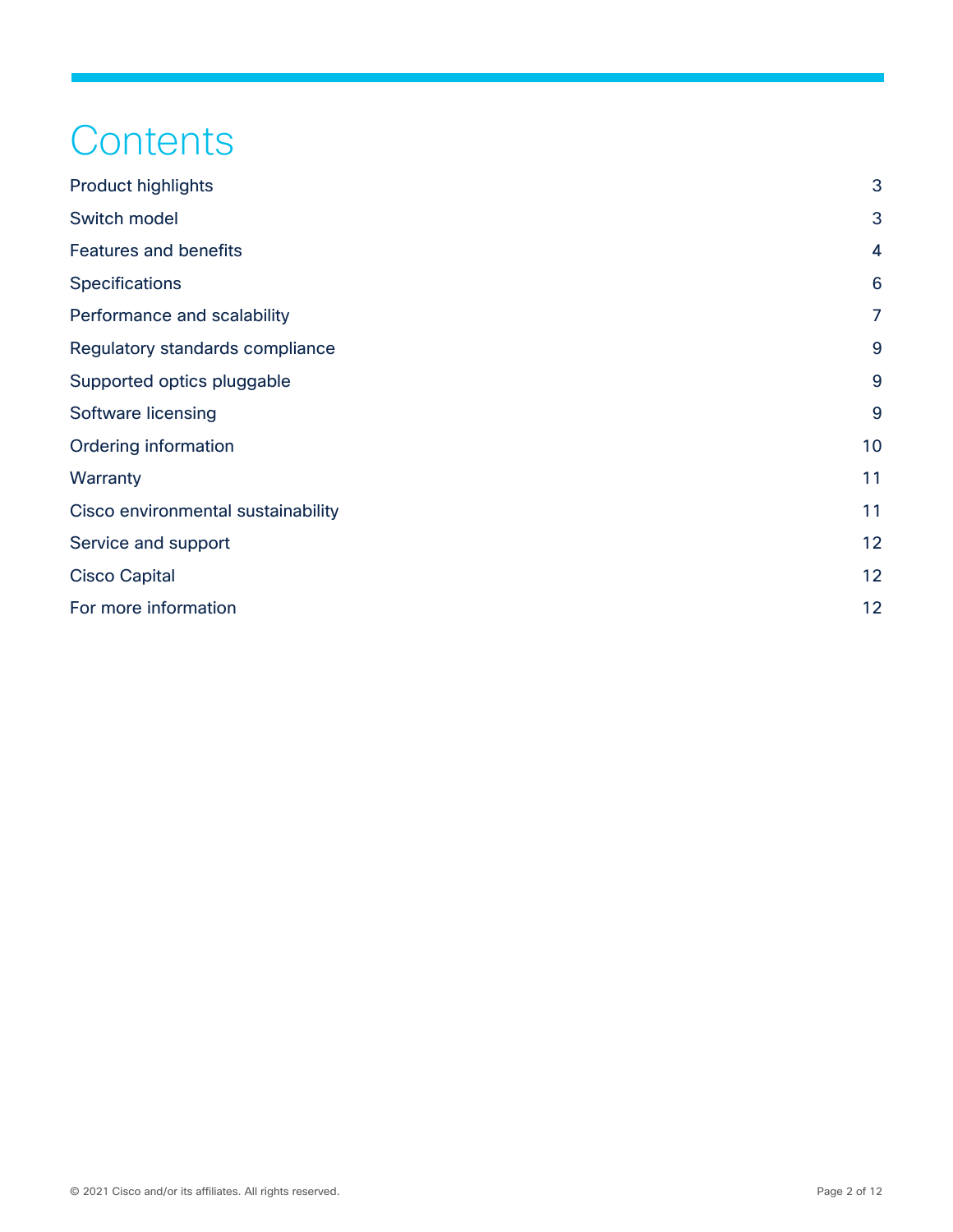#### <span id="page-2-0"></span>Product highlights

In the evolving landscape of applications, there is an increased bandwidth requirement due to emergence of AIpowered applications. Large cloud and data-center networking teams require a flexible, reliable solution that efficiently manages, troubleshoots, and analyzes their IT infrastructure. They need security, automation, visibility, analytics, and assurance. Equipped to support this next-generation cloud architecture, the Cisco Nexus® 9300-GX2 series switches are based on Cisco Cloud Scale technology.

The Cisco Nexus 9300-GX2 series addresses the need for high-performance, power-efficient, compact switches in the networking infrastructure. These switches are designed to support 50G, 100G, 200G, and 400G fabrics for next-generation leaf and spine designs and IP storage fabrics. The platform is built with backwardcompatible 400G optical interface Quad Small Form-Factor Pluggable–Double Density (QSFP-DD) to transparently migrate existing data center fabrics from 40-Gbps and 100-Gbps speeds to 400 Gbps; it also offers various lower port speeds and densities, including 10, 25, 50, and 200 Gbps, using breakouts. Cisco provides two modes of operation for Cisco Nexus 9000 Series Switches. Organizations can deploy Cisco Application Centric Infrastructure (Cisco ACI® ) or Cisco NX-OS mode.

#### <span id="page-2-1"></span>Switch model

| Table 1. | Cisco Nexus 9300-GX2 series switches |  |  |  |
|----------|--------------------------------------|--|--|--|
|----------|--------------------------------------|--|--|--|

| <b>Model</b>           | <b>Description</b>                                   |
|------------------------|------------------------------------------------------|
| Cisco Nexus 9364D-GX2A | 64 x 400-Gbps QSFP-DD and $2x$ 1/10 -Gbps SFP+ ports |
| Cisco Nexus 9332D-GX2B | 32 x 400-Gbps QSFP-DD and 2x 1/10 -Gbps SFP+ ports   |

The Cisco Nexus 9364D-GX2A is a 2-Rack-Unit (2RU) switch that supports 25.6 Tbps of bandwidth and 9.49 bpps across 64 fixed 400G QSFP-DD ports and two fixed 1/10G SFP+ ports (Figure 1). Breakout cables are supported on all ports to achieve up to 256 ports of 10/25/50/100-Gbps or 128 ports of 200-Gbps. The first 16 ports, marked in green, are capable of wire-rate MACsec and Cloudsec encryption. The switch is best suited to support massive scale-out fabrics as a compact, high-density spine.



**Figure 1.**  Cisco Nexus 9364D-GX2A switch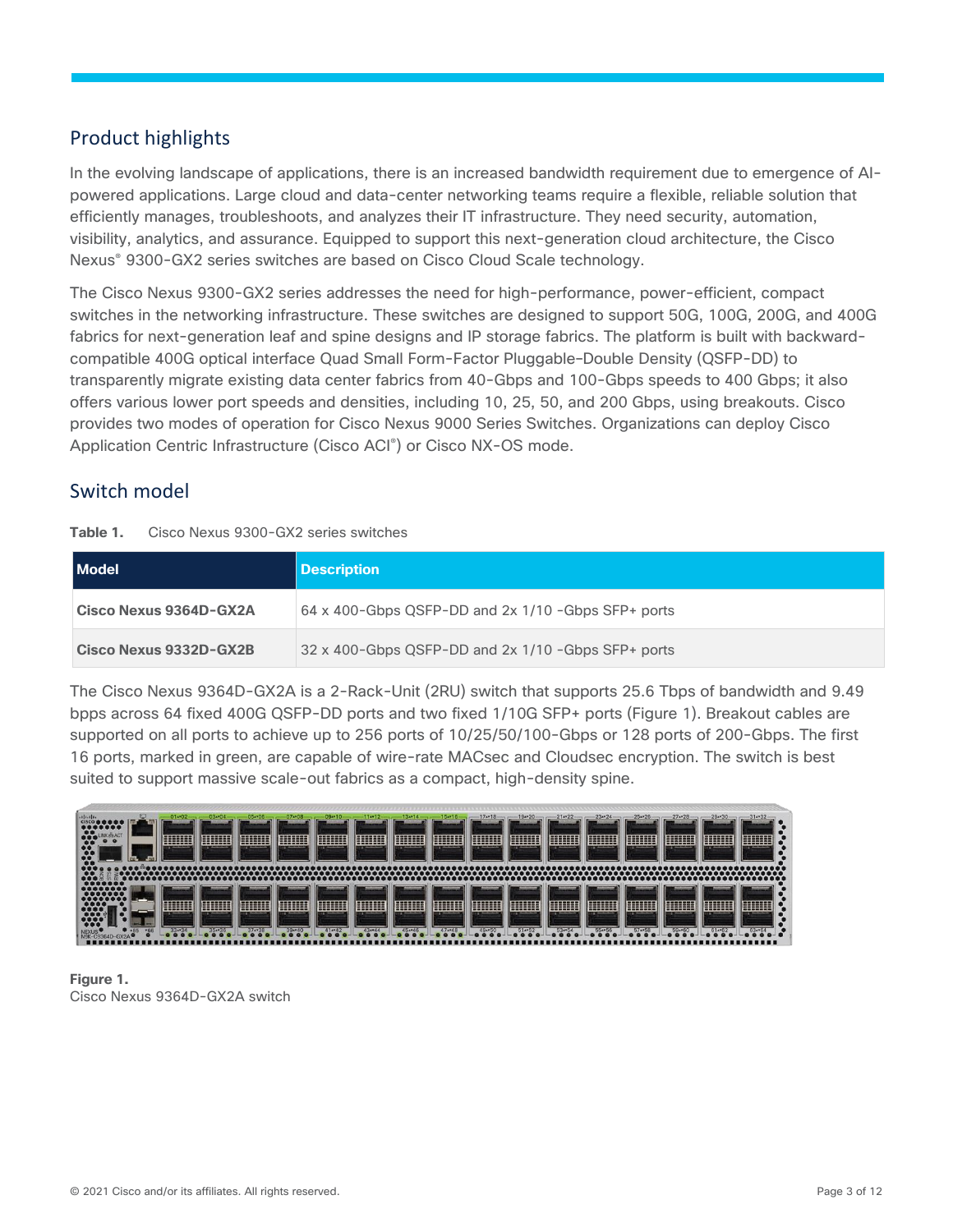The Cisco Nexus 9332D-GX2B is a compact form-factor 1-Rack-unit (1RU) switch that supports 12.8 Tbps of bandwidth and 5.77 bpps across 32 fixed 400G QSFP-DD ports and two fixed 1/10G SFP+ ports (Figure 1). Breakout is supported on all ports to achieve up to 128 ports of 10/25/50/100-Gbps or 64 ports of 200-Gbps. The last eight ports, marked in green, are capable of wire-rate MACsec and Cloudsec encryption.



#### **Figure 2.**

Cisco Nexus 9332D-GX2B switch

#### <span id="page-3-0"></span>Features and benefits

The Cisco Nexus 9300-GX2 series switches provide the following features and benefits:

- **Architectural flexibility**
	- Industry-leading Cisco Software-Defined Networking (SDN) solution with Cisco ACI support. Cisco ACI is a holistic, intent-driven architecture with centralized automation and policy-based application profiles. It provides a robust, transport network for dynamic workloads and is built on a network fabric that combines time-tested protocols with new innovations to create a highly flexible, scalable, and resilient architecture of low-latency, high-bandwidth links. This fabric delivers a network that can support the most demanding and flexible data center environments.
	- Purpose-built Cisco NX-OS Software operating system with comprehensive, proven innovations. A single binary image supports every switch in the Cisco Nexus 9000 Series, simplifying image management. The operating system is modular, with a dedicated process for each routing protocol: a design that isolates faults while increasing availability.
	- Support for standards-based VXLAN EVPN fabrics, inclusive of hierarchical multisite support (Refer to **VXLAN network with MP-BGP EVPN control plane for more information**)
	- Three-tier BGP architectures, enabling horizontal, nonblocking IPv6 network fabrics at web scale
	- Segment Routing (SR and SRv6) allows the network to forward Multiprotocol Label Switching (MPLS) packets and engineer traffic without Resource Reservation Protocol (RSVP) Traffic Engineering (TE). It provides a control-plane alternative for increased network scalability and virtualization.
	- Comprehensive protocol support for Layer 3 (v4 and v6) unicast and multicast routing protocol suites, including BGP, Open Shortest Path First (OSPF), Enhanced Interior Gateway Routing Protocol (EIGRP), Routing Information Protocol Version 2 (RIPv2), Protocol Independent Multicast Sparse Mode (PIM-SM), Source-Specific Multicast (SSM), and Multicast Source Discovery Protocol (MSDP)
- **Extensive programmability**
	- Day-0 automation through Power On Auto Provisioning(POAP), drastically reducing provision time
	- Industry-leading integrations for leading DevOps configuration management applications, such as Ansible, Chef, Puppet, and SALT. Extensive native YANG and industry-standard OpenConfig model support through RESTCONF/NETCONF
	- Pervasive APIs for all switch Command-Line Interface (CLI) functions (JSON-based RPC over HTTP/HTTPs)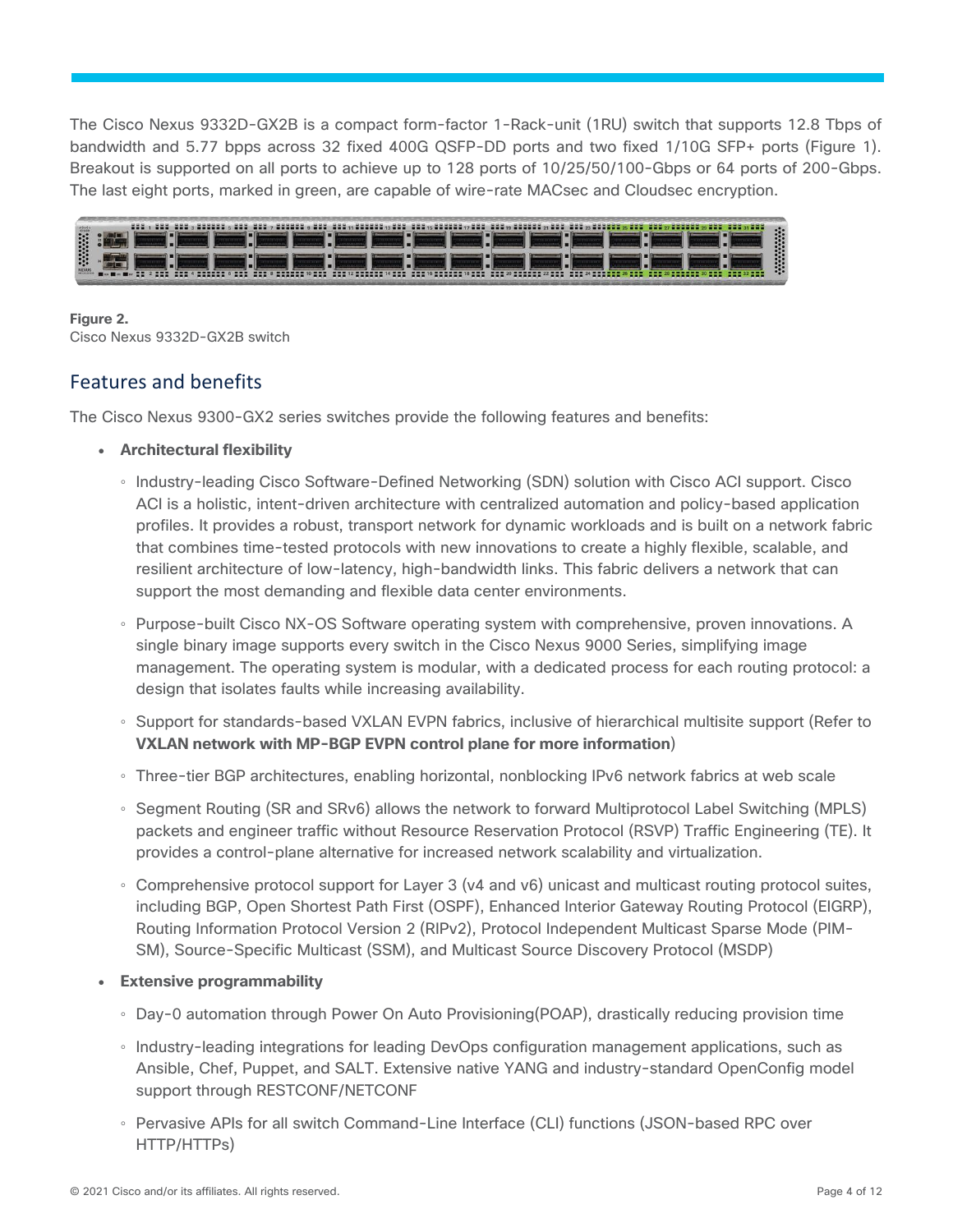- **High scalability, flexibility, and security**
	- Flexible forwarding tables support up to two million shared entries on Cisco Nexus 9300-GX2 models.
	- IEEE 802.1ae MAC Security (MACsec) and CloudSec<sup>1</sup> (VTEP to VTEP encryption) capability on select ports of 9300-GX2 models, allows traffic encryption at the physical layer and provides secure server, border leaf, and leaf-to-spine connectivity.
- **Intelligent buffer management**
	- The platform offers Cisco's innovative intelligent buffer management, which offers the capability to distinguish mice and elephant flows and apply different queue management schemes to them based on their network forwarding requirements in the event of link congestion.
	- Intelligent buffer management functions include:
		- Approximate Fair Dropping (AFD) with Elephant Trap (ETRAP). AFD distinguishes long-lived elephant flows from short-lived mice flows, by using ETRAP. AFD exempts mice flows from the dropping algorithm so that mice flows will get their fair share of bandwidth without being starved by bandwidth-hungry elephant flows. Also, AFD tracks elephant flows and subjects them to the AFD algorithm in the egress queue to grant them their fair share of bandwidth.
		- ETRAP measures the byte counts of incoming flows and compares this against the user-defined ETRAP threshold. After a flow crosses the threshold, it becomes an elephant flow.
		- Dynamic Packet Prioritization (DPP) provides the capability of separating mice flows and elephant flows into two different queues so that buffer space can be allocated to them independently. Mice flows—sensitive to congestion and latency—can take priority queue and avoid reordering that allows the elephant flows to take full link bandwidth
- **Remote Direct Memory Access (RDMA) over converged Ethernet – RoCE support**
	- The platform offers lossless transport for Remote Direct Memory Access (RDMA) over converged Ethernet with support of Data Center Bridging (DCB) protocols:
		- Priority-based Flow Control (PFC) prevents drops in the network and pause-frame propagation per priority class.
		- Enhanced Transmission Selection (ETS) reserves bandwidth per priority class in network contention situations.
		- Data Center Bridging Exchange Protocol (DCBX) can discover and exchange priority and bandwidth information with endpoints.
	- The platform also supports Explicit Congestion Notification (ECN), which provides end-to-end notification per IP flow by marking packets that experienced congestion, without dropping traffic. The platform is capable of tracking ECN statistics, including the number of marked packets that have experienced congestion.

 $\overline{a}$ 

<sup>1</sup> Please check software release notes to get the latest support for each product to enable MACsec and Cloudsec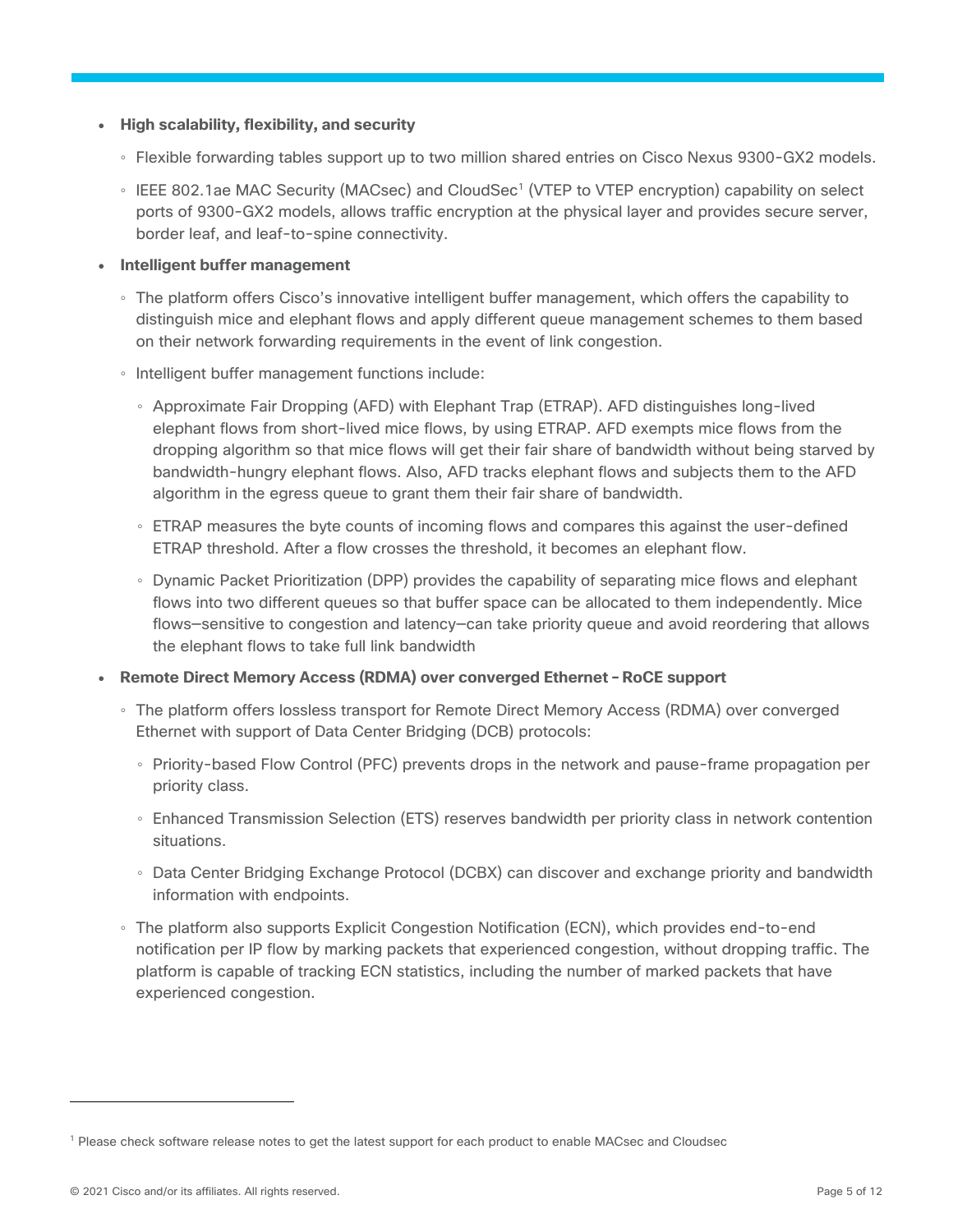- **Hardware and software high availability**
	- Virtual Port-Channel (vPC) technology provides Layer 2 multipathing through the elimination of Spanning Tree Protocol (STP). It also enables fully utilized bisectional bandwidth and simplified Layer 2 logical topologies without the need to change the existing management and deployment models.
	- The 64-way Equal-Cost MultiPath (ECMP) routing enables the use of Layer 3 fat-tree designs. This feature helps organizations prevent network bottlenecks, increase resiliency, and add capacity with little network disruption.
	- Advanced reboot capabilities include hot and cold patching.
	- The switches use hot-swappable Power-Supply Units (PSUs) and fans with N+1 redundancy.
- **Cisco Data Center Network Assurance and Insights**
	- Support for Intelligent automation with day-2 operation tools with Cisco Data Center Network Assurance and Insights. Click [here](https://www.cisco.com/c/en/us/products/data-center-analytics/index.html#~products) to learn more.

#### <span id="page-5-0"></span>Specifications

<span id="page-5-1"></span>

| <b>Model</b>                | Cisco Nexus 9364D-GX2A                                                                                                                                                                                                                                                                                                                              | <b>Cisco Nexus 9332D-GX2B</b>                                                                                                                                                                                                                                                                                                                                                                                                                                             |
|-----------------------------|-----------------------------------------------------------------------------------------------------------------------------------------------------------------------------------------------------------------------------------------------------------------------------------------------------------------------------------------------------|---------------------------------------------------------------------------------------------------------------------------------------------------------------------------------------------------------------------------------------------------------------------------------------------------------------------------------------------------------------------------------------------------------------------------------------------------------------------------|
| <b>Physical</b>             | • 64-port 400G QSFP-DD ports and 2-port 1/10G SFP+<br>ports<br>• Buffer: 120MB<br>• System memory: 32GB<br>$\bullet$ SSD: 128GB<br>• USB: 1 port<br>• RS-232 serial console ports: 1<br>• Management ports: 2 (1 x10/100/1000BASE-T and<br>$1x1-Gbps SFP$<br>$\bullet$ CPU: 6 cores                                                                 | • 32-port 400G QSFP-DD ports and 2-port 1/10G<br>SFP+ ports<br>• Buffer: 120MB<br>• System memory: 32 GB<br>$\bullet$ SSD: 128GB<br>· USB: 1 port<br>• RS-232 serial console ports: 1<br>• Management ports: $2(1 \times 10/100/1000BASE-T$ and<br>$1 \times 1$ -Gbps SFP)<br>$\bullet$ CPU: 4 cores                                                                                                                                                                      |
| <b>Power and</b><br>cooling | • Power: 3200W AC<br>• Input voltage: 100 to 240V AC<br>• Hot-swappable, 4 fans, 3+1 redundancy<br>• Frequency: 50 to 60 Hz $(AC)$<br>• Efficiency: 90% or greater (20 to 100% load)<br>• Port-side intake<br>• Typical power: TBD<br>• Maximum power: TBD                                                                                          | • Power: 1500W AC<br>• Input voltage: 100 to 240V AC<br>• Hot-swappable, 6 fans, 5+1 redundancy<br>• Frequency: 50 to 60 Hz $(AC)$<br>• Efficiency: 90% or greater (20 to 100% load)<br>• Port-side intake<br>• Typical power: 638 W<br>• Maximum power: 1442 W                                                                                                                                                                                                           |
| <b>Environmental</b>        | • Physical (H x W x D): 3.45 x17.3 x 29.78 in.<br>$(8.76 \times 43.94 \times 75.65$ cm)<br>• Operating temperature: 32 to $104^{\circ}$ F (0 to $40^{\circ}$ C)<br>• Nonoperating (storage) temperature: -40 to 158°F<br>$(-40 \text{ to } 70^{\circ} \text{C})$<br>• Humidity: 5 to 85% (noncondensing)<br>• Altitude: 0 to 13,123 ft (0 to 4000m) | • Physical (H x W x D): 1.72 x 17.3x 22.9 in.<br>(4.4 x 43.9 x 58.1 cm). Mean Time Between Failure<br>(MTBF): 214,330 hours<br>• Acoustics: 71.1 dBA at 50% fan speed, 81.2 dBA at<br>70% fan speed, and 88 dBA at 100% fan speed<br>• Operating temperature: 32 to 104°F (0 to 40°C)<br>• Nonoperating (storage) temperature: -40 to 158°F<br>$(-40 \text{ to } 70^{\circ} \text{C})$<br>• Humidity: 5 to 85% (noncondensing)<br>• Altitude: 0 to 13,123 ft (0 to 4000m) |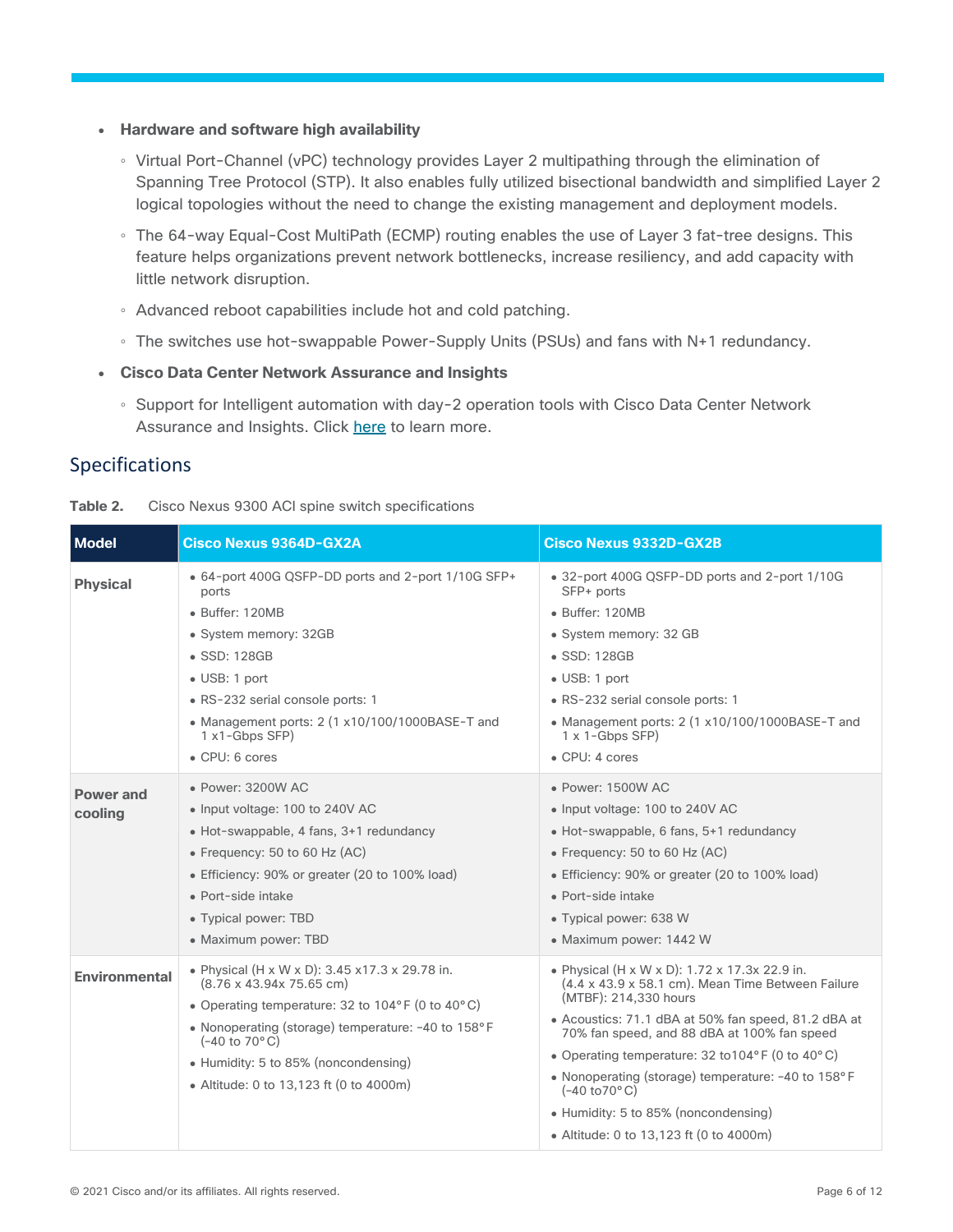Cisco Nexus 9300-GX2 series switches support NX-OS and also ACI spine-and-leaf functionality for fully flexible deployments. Table 3 lists the switch mode support.

| Table 3. |  |  | Switch mode support |
|----------|--|--|---------------------|
|----------|--|--|---------------------|

| <b>I</b> tem     | <b>N9K-C9364D-GX2A</b> | <b>N9K-C9332D-GX2B</b> |  |
|------------------|------------------------|------------------------|--|
| <b>ACI spine</b> | Yes                    | Yes                    |  |
| <b>ACI leaf</b>  | Yes                    | Yes                    |  |
| NX-OS            | Yes                    | Yes                    |  |

#### <span id="page-6-0"></span>Performance and scalability

Table 4 lists the performance and scalability specifications for the Cisco Nexus 9300-GX2 switches.

| Table 4. |  |  |  | Performance and scalability specifications |
|----------|--|--|--|--------------------------------------------|
|----------|--|--|--|--------------------------------------------|

| Item                                                                                   | <b>Cisco Nexus 9300-GX2A series</b><br><b>switches</b>                              | <b>Cisco Nexus 9300-GX2B series</b><br><b>switches</b>                              |  |
|----------------------------------------------------------------------------------------|-------------------------------------------------------------------------------------|-------------------------------------------------------------------------------------|--|
| <b>Number of slices</b>                                                                | 4 slice-pairs                                                                       | 2 slice-pairs                                                                       |  |
| Maximum number of IPv4 Longest Prefix Match ~1 Million<br>(LPM) routes <sup>*</sup>    |                                                                                     | $~2$ Million                                                                        |  |
| Maximum number of IPv4 host entries*                                                   | $~1$ Million                                                                        | $~2$ Million                                                                        |  |
| Maximum number of MAC address entries <sup>*</sup>                                     | ~500K                                                                               | $~1$ Million                                                                        |  |
| <b>Maximum number of multicast routes</b>                                              | 256,000                                                                             | 256,000                                                                             |  |
| <b>Number of Interior Gateway Management</b><br><b>Protocol (IGMP) snooping groups</b> | Maximum: 32,000                                                                     | Maximum: 32,000                                                                     |  |
| Maximum number of Access-Control-List<br>(ACL) entries                                 | · 6000 ingress/slice<br>• 3000 egress/slice<br>• Max: 48,000 ingress, 24,000 egress | • 6000 ingress/slice<br>• 3000 egress/slice<br>• Max: 24,000 ingress, 12,000 egress |  |
| <b>Maximum number of VLANs</b>                                                         | 4096**                                                                              | 4096**                                                                              |  |
| <b>Number of Virtual Routing and Forwarding</b><br>(VRF) instances                     | Maximum: 16,000                                                                     | Maximum: 16,000                                                                     |  |
| <b>Maximum number of ECMP paths</b>                                                    | 64                                                                                  | 64                                                                                  |  |
| Maximum number of port channels*                                                       | 2K                                                                                  | 2K                                                                                  |  |
| Maximum number of links in a port channel*                                             | 1K                                                                                  | 1K                                                                                  |  |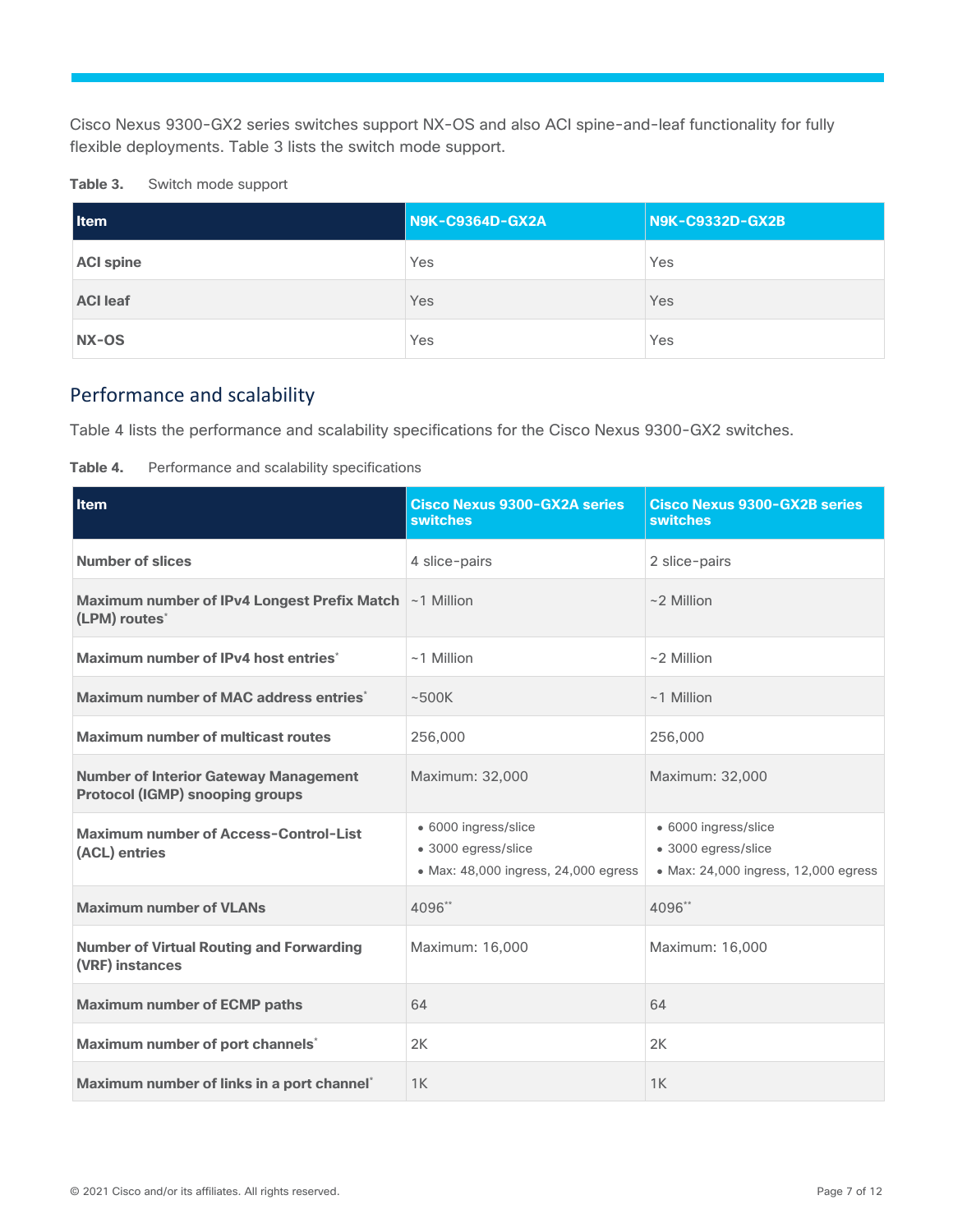| Item                                                                                | Cisco Nexus 9300-GX2A series<br><b>switches</b> | <b>Cisco Nexus 9300-GX2B series</b><br><b>switches</b> |
|-------------------------------------------------------------------------------------|-------------------------------------------------|--------------------------------------------------------|
| <b>Number of active SPAN sessions</b>                                               | 32                                              | 32                                                     |
| Maximum number of VLANs in Rapid per-VLAN<br><b>Spanning Tree (RPVST) instances</b> | 4K                                              | 4K                                                     |
| <b>Maximum number of Hot-Standby Router</b><br><b>Protocol (HSRP) groups</b>        | 490                                             | 490                                                    |
| <b>Maximum number of Multiple Spanning Tree</b><br>(MST) instances                  | 64                                              | 64                                                     |
| Flow-table size                                                                     | 64K/slice                                       | 128K/slice                                             |
| <b>Number of Network Address Translation (NAT)</b><br>entries                       | 1K                                              | 1K                                                     |

\* Refers to the hardware capacity, please visit th[e Cisco Nexus 9000 Series Verified Scalability Guide](https://www.cisco.com/c/en/us/support/switches/nexus-9000-series-switches/products-installation-and-configuration-guides-list.html) and Cisco Application Policy [Infrastructure Scalability Guide](https://www.cisco.com/c/en/us/support/cloud-systems-management/application-policy-infrastructure-controller-apic/tsd-products-support-series-home.html) for the latest supported scalability numbers validated for specific software.

\*\* 127 VLANs out of 4096 are reserved

#### **Table 5.** Weight

| <b>Component</b>                                      | <b>Weight</b>                          |
|-------------------------------------------------------|----------------------------------------|
| Cisco Nexus 9364D-GX2A without power supplies or fans | 58 lbs (26.3 kg)                       |
| Cisco Nexus 9332D-GX2B without power supplies or fans | 28 lbs (12.7 kg)                       |
| NXA-PAC-1500W-PI                                      | 2.64 lbs $(1.2 \text{ kg})$            |
| NXA-PAC-3200W-PI                                      | 6.6 lbs (3Kg)                          |
| NXASFAN-160CFM2PI                                     | 1.3 <sub>bs</sub> (0.6 <sub>kg</sub> ) |
| NXA-SFAN-35CFM-PI                                     | $0.26$ lbs $(0.1$ kg)                  |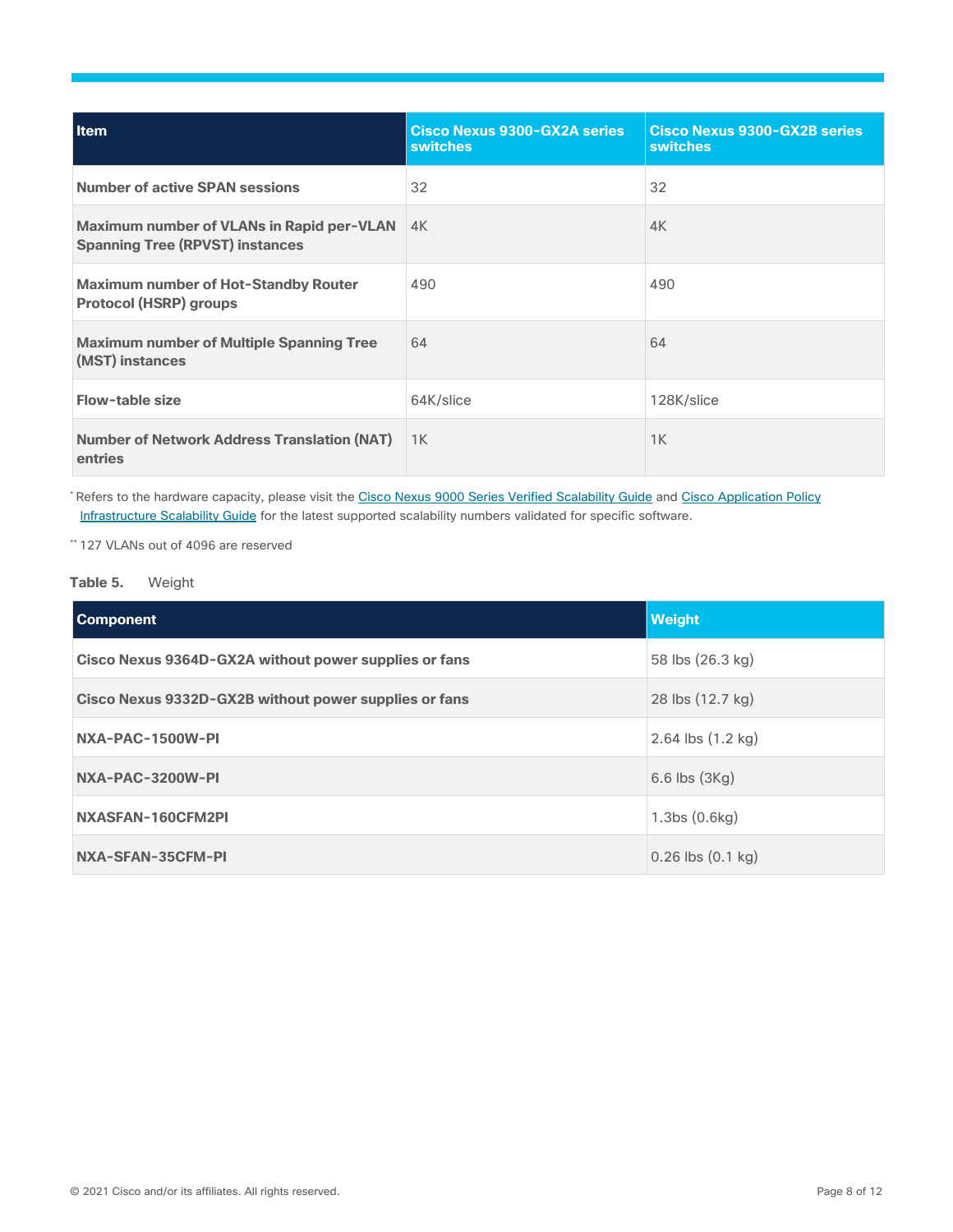#### <span id="page-8-0"></span>Regulatory standards compliance

Table 6 summarizes regulatory standards compliance for the Cisco Nexus 9300-GX2 switches.

<span id="page-8-3"></span>

| Table 6. |  | Regulatory standards compliance: safety and EMC |  |  |
|----------|--|-------------------------------------------------|--|--|

| <b>Specification</b>              | <b>Description</b>                                                                                                                                                                                                                       |
|-----------------------------------|------------------------------------------------------------------------------------------------------------------------------------------------------------------------------------------------------------------------------------------|
| <b>Regulatory compliance</b>      | Products should comply with CE Markings according to directives 2004/108/EC and<br>2006/95/EC                                                                                                                                            |
| <b>Safety</b>                     | • UL 60950-1 Second Edition<br>• CAN/CSA-C22.2 No. 60950-1 Second Edition<br>• EN 60950-1 Second Edition<br>• IEC 60950-1 Second Edition<br>• AS/NZS 60950-1<br>$\bullet$ GB4943                                                         |
| <b>EMC: Emissions<sup>*</sup></b> | • 47 CFR Part 15 (CFR 47) Class A<br>• AS/NZS CISPR22 Class A<br>• CISPR22 Class A<br>• EN55022 Class A<br>· ICES003 Class A<br>• VCCI Class A<br>$\bullet$ EN61000-3-2<br>$\bullet$ EN61000-3-3<br>• KN22 Class A<br>• CNS13438 Class A |
| <b>EMC: Immunity</b>              | • EN55024<br>$\bullet$ CISPR24<br>• EN300386<br>• KN 61000-4 series                                                                                                                                                                      |
| <b>RoHS</b>                       | . The product is RoHS-6 compliant with exceptions for leaded-Ball Grid-Array (BGA) balls and<br>lead<br>press-fit connectors.                                                                                                            |

#### <span id="page-8-1"></span>Supported optics pluggable

For details on the optical modules available and the minimum software release required for each supported optical module, visit [here.](https://www.cisco.com/en/US/products/hw/modules/ps5455/products_device_support_table_list.html)

#### <span id="page-8-2"></span>Software licensing

The software packaging for the Cisco Nexus 9000 Series offers flexibility and a comprehensive feature set. The default system software has a comprehensive Layer 2 security and management feature set. To enable additional functions, including Layer 3 IP unicast and IP multicast routing and Cisco Nexus Data Broker, you must install additional licenses. The licensing quide illustrates the software packaging and licensing available to enable advanced features. For the latest software release information and recommendations, refer to the product bulletin at [https://www.cisco.com/go/nexus9000.](https://www.cisco.com/go/nexus9000)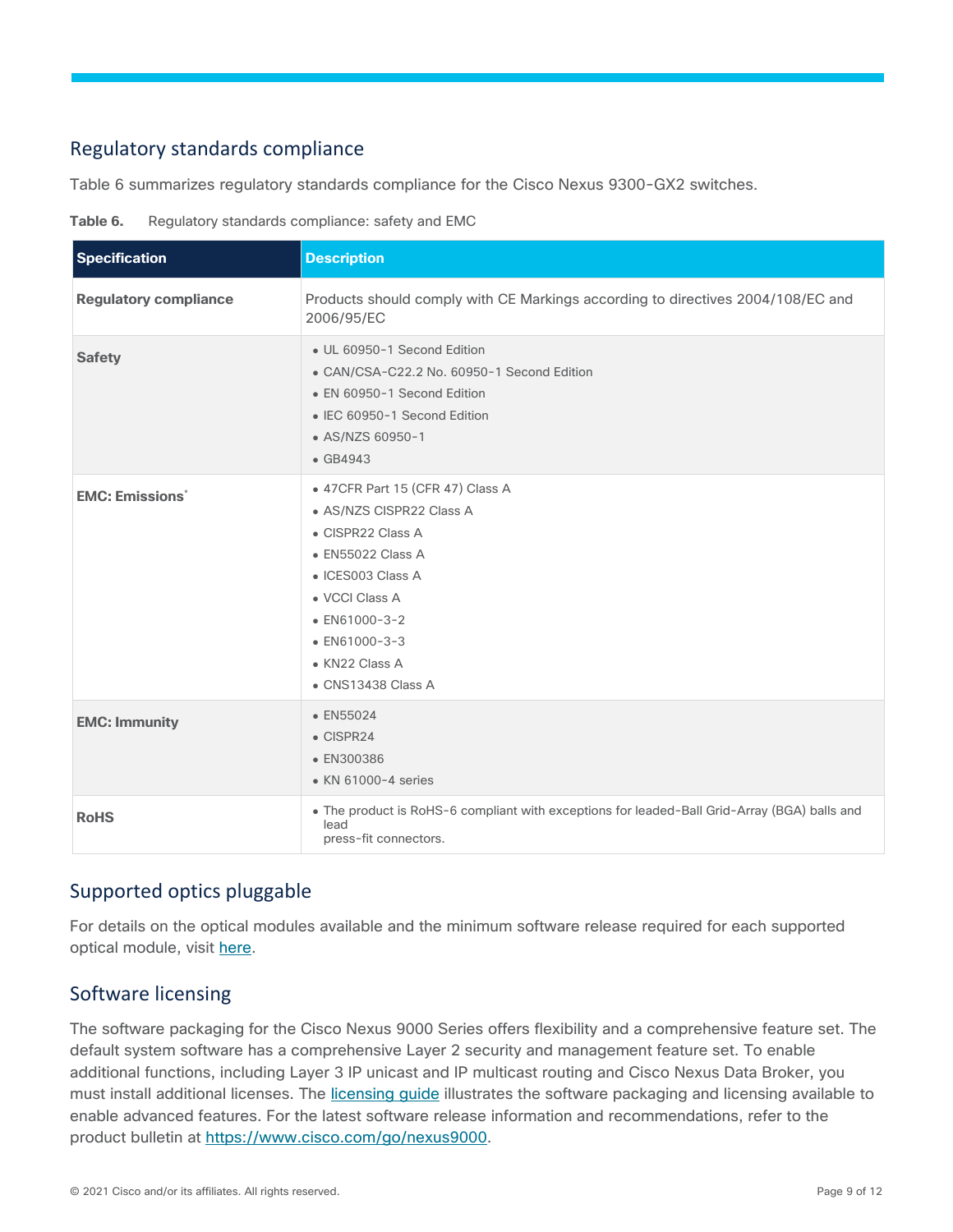### <span id="page-9-0"></span>Ordering information

Table 7 presents ordering information for the Cisco Nexus 9300-GX2 series switches.

#### **Table 7.** Ordering information

| <b>Part number</b>          | <b>Product description</b>                                                                  |
|-----------------------------|---------------------------------------------------------------------------------------------|
| <b>Hardware</b>             |                                                                                             |
| N9K-C9364D-GX2A             | Cisco Nexus 9364D-GX2A Switch with 64p 400/100-Gbps QSFP-DD ports and<br>2p 1/10 SFP+ ports |
| N9K-C9332D-GX2B             | Cisco Nexus 9332D-GX2B Switch with 32p 400/100-Gbps QSFP-DD ports and<br>2p 1/10 SFP+ ports |
| <b>FAN options</b>          |                                                                                             |
| NXASFAN-160CFM2PI           | Cisco Nexus Fan, 160CFM, port-side intake airflow                                           |
| NXA-SFAN-35CFM-PI           | Cisco Nexus Fan, 35CFM, port-side intake airflow                                            |
| <b>Power supply options</b> |                                                                                             |
| NXA-PAC-3200W-PI            | Cisco Nexus 3200W AC PS, port-side intake                                                   |
| NXA-PAC-1500W-PI            | Cisco Nexus 1500W AC PS, port-side intake                                                   |
| <b>Power cords</b>          |                                                                                             |
| CAB-9K10A-EU                | Power Cord, 250VAC 10A CEE 7/7 Plug, EU (2.5 meters)                                        |
| CAB-9K10A-IT                | Power Cord, 250VAC 10A CEI 23-16/VII Plug, Italy (2.5 meters)                               |
| CAB-9K10A-SW                | Power Cord, 250VAC 10A MP232 Plug, SWITZ (2.5 meters)                                       |
| CAB-9K10A-AU                | Power Cord, 250VAC 10A 3112 Plug, Australia                                                 |
| CAB-9K12A-NA                | Power Cord, 125VAC 13A NEMA 5-15 Plug, North America (2.5 meters)                           |
| <b>CAB-TA-UK</b>            | United Kingdom AC Type A Power Cable                                                        |
| CAB-TA-250V-JP              | Japan 250V AC Type A Power Cable                                                            |
| <b>CAB-TA-EU</b>            | Europe AC Type A Power Cable                                                                |
| CAB-C15-CBN                 | Cabinet Jumper Power Cord, 250 VAC 13A, C14-C15 Connectors                                  |
| CAB-ACBZ-12A                | AC Power Cord (Brazil) 12A/125V BR-3-20 plug up to 12A                                      |
| <b>CAB-TA-IN</b>            | India AC Type A Power Cable                                                                 |
| <b>CAB-TA-IS</b>            | Israel AC Type A Power Cable                                                                |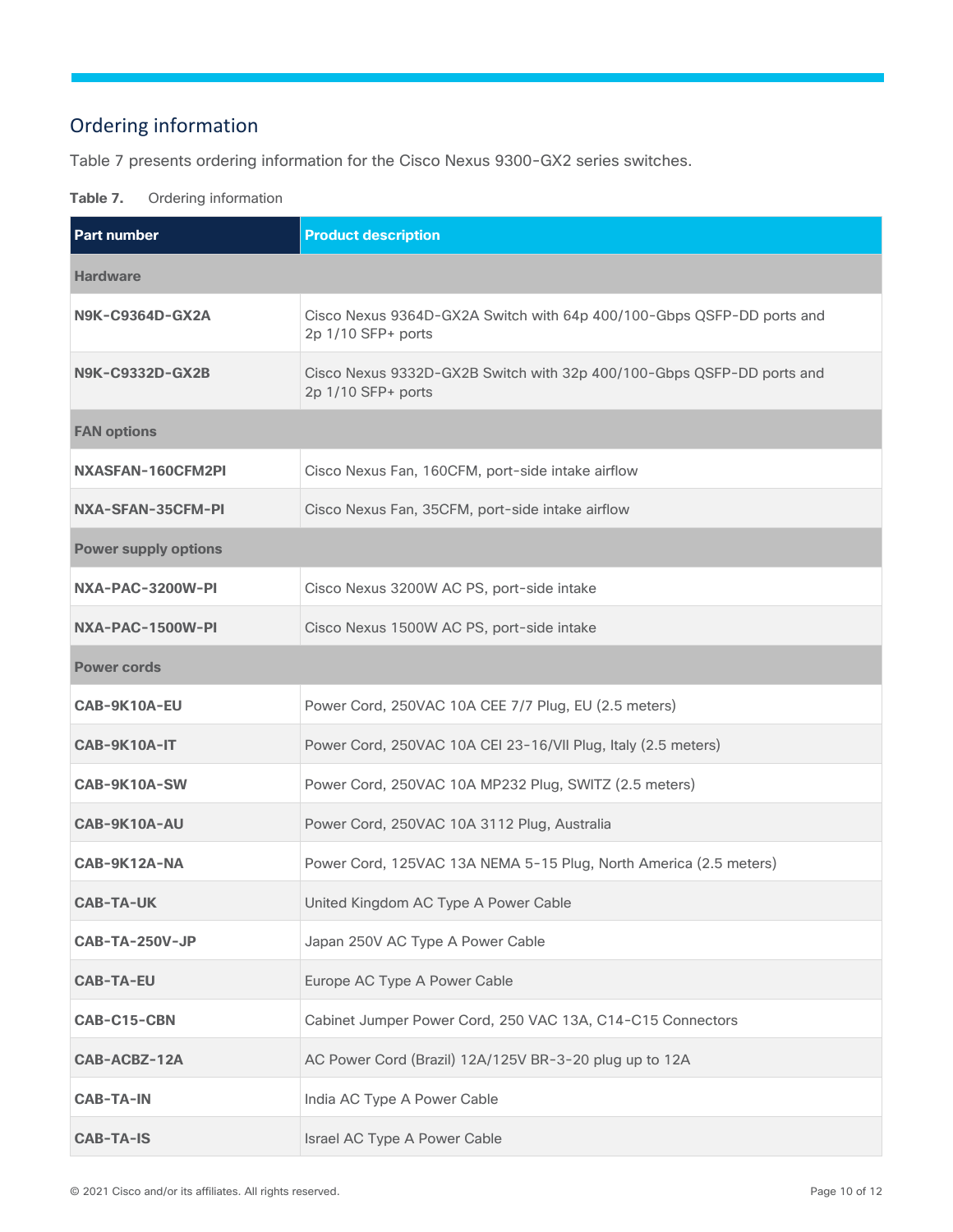| <b>Part number</b>      | <b>Product description</b>                                       |
|-------------------------|------------------------------------------------------------------|
| <b>CAB-C15-CBN-EURA</b> | Cabinet Jumper Power Cord, 250 VAC 13A, C14-C15 Connectors. More |
| CAB-C15-CBN-JP          | CAB-C15-CBN-JP                                                   |
| CAB-C15-CBN-CK          | Cabinet Jumper Power Cord, 250 VAC 10A, C14-C15 Connectors More  |

#### <span id="page-10-0"></span>Warranty

The Cisco Nexus 9300 switch has a 1-year limited hardware warranty. The warranty includes hardware replacement with a 10-day turnaround from receipt of a Return Materials Authorization (RMA).

#### <span id="page-10-1"></span>Cisco environmental sustainability

Information about Cisco's environmental sustainability policies and initiatives for our products, solutions, operations, and extended operations or supply chain is provided in the "Environment Sustainability" section of Cisco's [Corporate Social Responsibility](https://www-1.compliance2product.com/c2p/getAttachment.do?code=YM6Y0yThdO6Wj1FxxYPYfUG2dtFkTeFWGpzLRO8tcURFEifUCRV403Tq2ZMWP6Ai) (CSR) Report.

Reference links to information about key environmental sustainability topics (mentioned in the "Environment Sustainability" section of the CSR Report) are provided in the following table:

| <b>Sustainability topic</b>                                                                           | <b>Reference</b>       |
|-------------------------------------------------------------------------------------------------------|------------------------|
| Information on product material content laws and regulations                                          | <b>Materials</b>       |
| Information on electronic waste laws and regulations, including products, batteries, and<br>packaging | <b>WEEE</b> compliance |

Reference links to **product-specific environmental sustainability information** that is mentioned in relevant sections of this data sheet are provided in the following tables:

| <b>Sustainability topic</b> | <b>Reference</b>                                                                            |
|-----------------------------|---------------------------------------------------------------------------------------------|
| General                     |                                                                                             |
| <b>Product compliance</b>   | Table 6. Safety and compliance information                                                  |
| <b>Power</b>                |                                                                                             |
| <b>Power supply</b>         | Table 2. Product specifications: power supplies, typical and maximum power<br>specification |